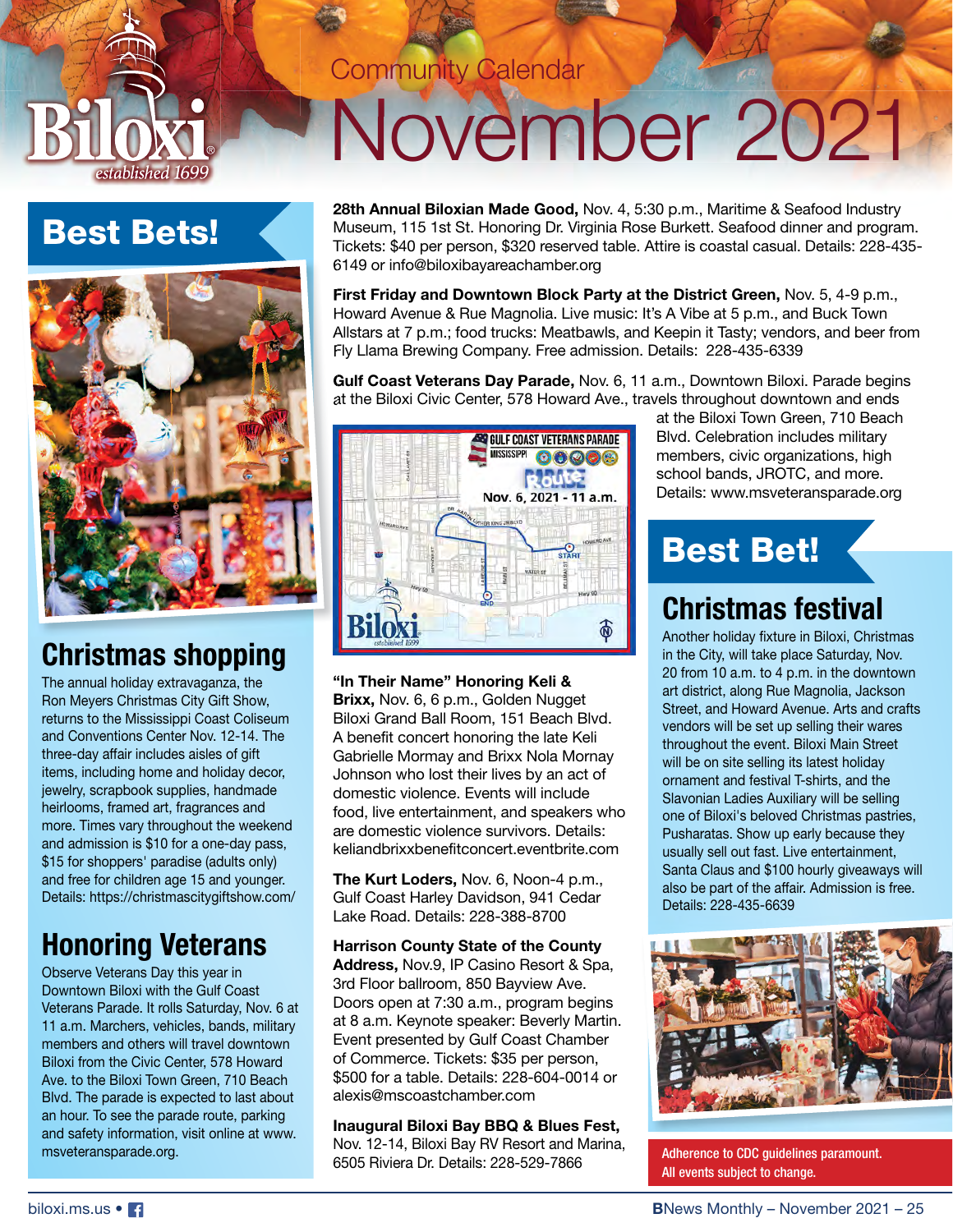## **Stay in touch**

**BNews:** Welcome to the 42th issue of BNews Monthly. It's a compendium of things you should know about your city: status reports on current and pending public works, and a calendar of community events covering the next 30 days.

**Calendar:** Biloxi Downtown Services is responsible for the Community Calendar, a compendium of events open to the public in Biloxi. Deadline for publication citywide and online is the 10th of each month. Listing must include name of event, date, time, location, one- or two-sentence description, admission fee, phone number or web address. Email to Kay Miller, downtown services manager, kmiller@biloxi.ms.us.

**Bmail:** The city provides information about projects and events via email. Sign up at biloxi.ms.us/register.

**Advertising:** BNews and Bmail represent an advertising opportunity for civic-minded businesses and organizations. In your hands you are holding the only advertising medium that is delivered to every single home, business, apartment and PO Box in the city. For rates and info, email online@ biloxi.ms.us or call 228-435-6368.

**B-Alert:** For text advisories on traffic and severe weather, text BILOXI to 99411.

**Website:** The city's website, at biloxi.ms.us, is the comprehensive digest of city information. The website also has links to the city's Facebook and YouTube platforms.

Vincent Creel, Public Affairs Manager vcreel@biloxi.ms.us

Cecilia Dobbs Walton, Public Affairs Specialist cdobbswalton@biloxi.ms.us

## Frequently Called Numbers

Area code is 228 unless otherwise noted.

| ۰         | Auto Tag/Property Tax Information 435-8242  |
|-----------|---------------------------------------------|
| $\bullet$ | Birth Certificates 601-576-7960             |
| $\bullet$ | Building Permits 435-6270                   |
| ۰         | Business Licenses  435-6247                 |
| ۰         | Citizen services (streets, lights) 435-6271 |
| $\bullet$ |                                             |
| ۰         |                                             |
| ۰         | Code Enforcement. 435-0841                  |
| $\bullet$ | Drivers Licenses 396-7400                   |
| $\bullet$ |                                             |
| ۰         | Garbage Collection 701-9086                 |
| $\bullet$ | Housing Authority  374-7771                 |
| ۰         | Human Resources 435-6259                    |
| $\bullet$ | Mayor's Office  435-6254                    |
| $\bullet$ | Museums Information 435-6244                |
| $\bullet$ | Parks & Recreation 388-7170                 |
| $\bullet$ | Planning Commission 435-6266                |
| $\bullet$ |                                             |
| $\bullet$ | Streets and Drainage  435-6271              |
| ۰         | Visitor Info 374-3105 or 1-800-BILOXI-3     |
|           | Water Service 435-6236                      |
|           |                                             |



**Ron Meyers Christmas City Gift Show,** Nov. 12-14, times vary, Mississippi Coast Coliseum, 2350 Beach Blvd. Admission: \$10 to \$15; free for ages 15 and younger. Details: https://christmascitygiftshow.com/; 228-831-3020

**2021 Walk to End Alzheimer's,** Nov. 13, 10 a.m., Point Cadet Plaza, 121 Cadet St. Details: 228-205-3368

**Empire Fighting Championship MMA Event,** Nov. 13, 6-11 p.m., Biloxi Civic Center, 578 Howard Ave. Details: Kristian Guirola, 228-369-2381



**Bike Biloxi,** Nov. 16, 6 p.m.; Downtown ride. Begins at the Biloxi Visitors Center, 1050 Beach Blvd., and ends with refreshments and food at a downtown restaurant at cyclists' expense. Helmets and lights

recommended. Details: 228-435-6339

**Biloxi Kingfish Mayhem Pro Series Tournament, Nov. 17-20, Point Cadet Marina,** 151 Beach Blvd. Details: 954-605-8284 or info@meatmayhemtournaments.com

**Main Street Book Club,** Nov. 18, 5:30 p.m., Southern Bound Book Shop meeting room, 999 Howard Ave. November's selection: "This Tender Land" is available at Southern Bound Books. Stop by the free meeting or call Biloxi Main Street for more information. Details: 228-435-6339

#### **17th Annual Christmas In the City,** Nov. 20, 10 a.m.- 4 p.m., Downtown Biloxi (Howard Avenue/Jackson Street/Rue Magnolia). Arts and crafts vendors, live entertainment, photos with Santa Claus, the Slavonian Ladies Auxiliary with Pusharatas, and hourly \$100 cash giveaways. Free admission. Details, or to obtain booth space: 228-435-6339, mainstreet@biloxi.ms.us

**Hunger & Homelessness Awareness Walk,** Nov. 20, 7:30 a.m., Point Cadet Plaza 121 Cadet St. Event presented by Back Bay Mission. Walk in-person or virtually. Registration fee: \$25 per participant. Details: https://runsignup.com/Race/MS/Biloxi/ HungerAwareness, or 228-432-0301

**Fall Celebration Open Car Show,** Nov. 20, 9 a.m., Edgewater Mall, 2600 Beach Blvd. The Mississippi Coast Mustang Club hosts an open car show with car judging, door prizes, and 50/50 raffle. Details: www.mscoastmustangclub.com/upcoming-events or mscoastmcweb@gmail.com

**Southern Miss Gulf Coast Civic Chorale Holiday Concert,** Nov. 21, 2:30 p.m., Cathedral of the Nativity of the Blessed Virgin Mary, 870 Howard Ave. Free admission. Details: 228-865-4500



**Biloxi Little Theatre** 220 Lee St., 228-432-8543,

www.4blt.org

#### **Center Stage**

2670 Rue Palafox, 228-388-6258 www.centerstagebiloxi.com

**ITTH ANNUAL** 

#### **Beauvoir, The Jefferson Davis Home & Presidential Library**

2244 Beach Blvd., 228-388-4400, www.visitbeauvoir.org

**• Beauvoir Tunes, A Music Festival** - Hunger-Aid, Nov. 20, 9 a.m.-6 p.m.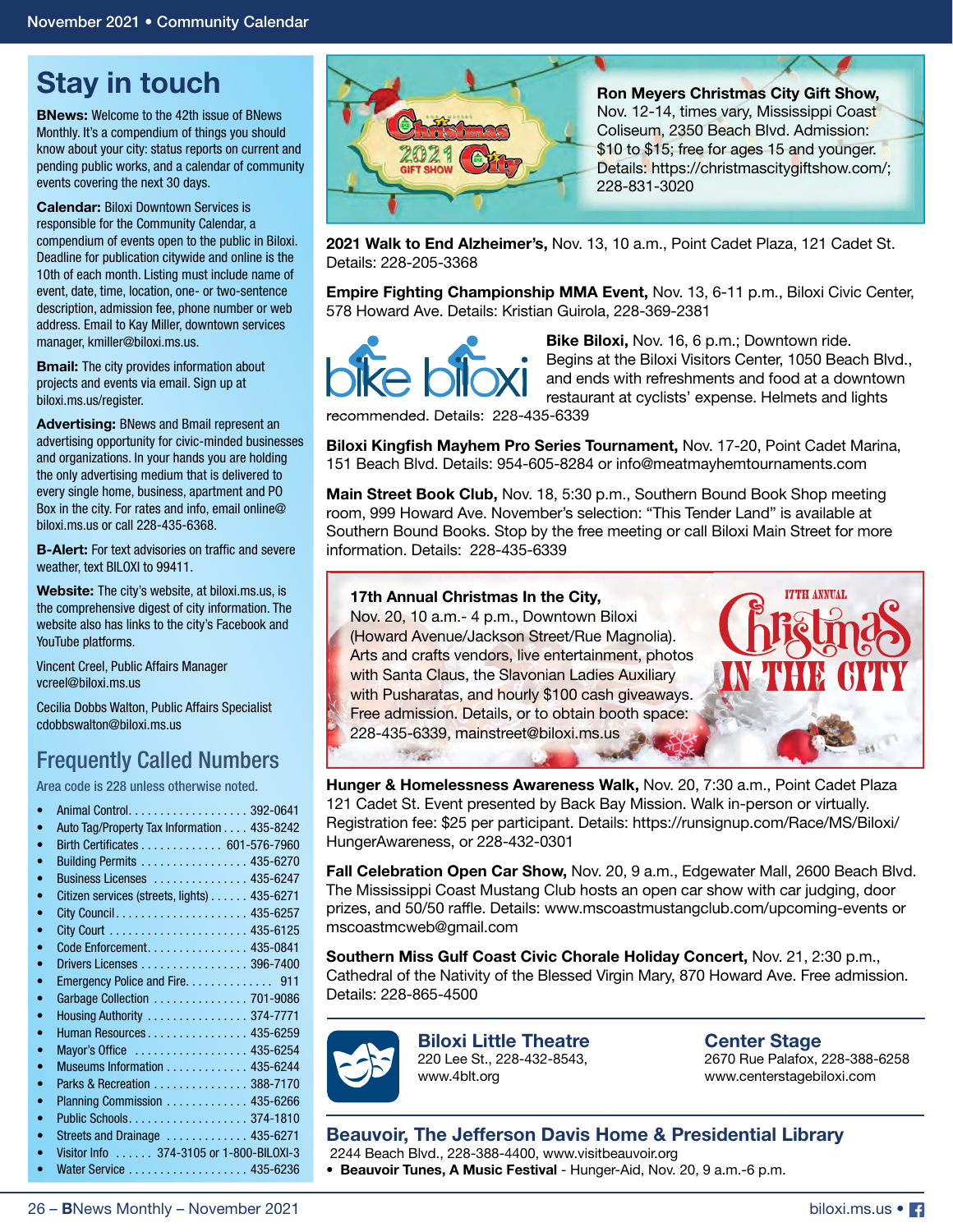#### **Biloxi Lighthouse & Visitors Center**

1050 Beach Blvd., 228-374-3105, www.biloxi.ms.us . Open daily, 8 a.m.- 5 p.m.

**• Lighthouse tours daily** 9 to 10 a.m., weather permitting; Admission: \$5 for ages 12 and older; \$2 for ages 6 to 11; free for ages 5 and younger

#### **Biloxi Schooner Pier**

- 367 Beach Blvd., 228-435-6320, schooners@maritimemuseum.org
- Walk-on sunset sails: Admission: \$30 adults; \$15 ages 3-12
- Group charters, up to 44 people also available

#### **Biloxi Shrimping Trip**

693 Beach Blvd., 228-392-8645, www.biloxishrimpingtrip.com

• Sunset cruises, fishing trips and three shrimping trips daily

#### **Biloxi Tour Train**

Biloxi Lighthouse Park parking lot, south of Biloxi Visitors Center, traffic light #40, 228-374-8687, www.biloxitourtrain.com

• Call in advance to check tour availability.

#### **Betsy Ann Riverboat Cruise**

173 Beach Blvd., 228-229-4270, betsyannriverboat@gmail.com, www.betsyannriverboat.com

• Hibachi Dinner Cruises, Historical & Ecological Tour, Live Music Sunset Cruises, Sunset Eco Tours, Twisted Tiki Tour and private charters available

#### **Coastal Mississippi Mardi Gras Museum**

792 Howard Ave., 228-314-4747, museum@coastalmardigras.com • Open 10 a.m.- 4 p.m., closed Sundays and Mondays

#### **Kroc Center, MS Gulf Coast, The Salvation Army**

- 575 Division St., 228-867-6541
- Free Cooking Matters Course, 6-week Wednesdays, Nov. 3-Feb. 15

#### **Maritime & Seafood Industry Museum**

115 1st Street, 228-435-6320, www.maritimemuseum.org

#### **Ohr-O'Keefe Museum of Art**

- 386 Beach Blvd., 228-374-5547, www.georgeohr.org
- Check the website for more events and studio classes at OOMA!
- Yoga under the oaks Nov. 16, 5:30-6:30 p.m.

#### **Ship Island Excursion**

- 228-864-1014, www.msshipisland.com
- Ferry service to Ship Island, temporarily suspended
- Private charters available year-round
- Dolphin and Sunset Cruises available

#### **West End Hose Co. No. 3 Fire Museum**

1046 Howard Ave., 228-435-6119/228-435-6200, www.biloxi.ms.us • Historic 1937 firehouse open Saturday 9 a.m.- 2 p.m., or by appointment

#### **Biloxi Elks 606 Lodge of Biloxi**

1178 Beach Blvd., 228-374-0606

- **Friday Bingo,** Nov. 5, 12, 19, & 26. Doors open at 5 p.m.; Early Bird games 6:30 p.m., regular games at 7 p.m. Cash payouts and door prizes. Concessions available and open until 8:30 p.m.
- **Sunday Charity Bingo:** No Sunday Bingo in November.

#### **Joppa Shrine**

13280 Shriners Blvd., 228-392-9345

**• Steak Night**, Nov. 12, 6-8 p.m. (Last ticket sold 7:15 p.m.). Steak, potato, salad, dessert and beverage - \$17, dine in or carry out. Steak Nights support efforts at the Shriners Hospital for Children in Shreveport and our local patients. Details or advance orders: 228-392-9345

#### **Fleur de Lis Society of Biloxi (French Club)**

- 182 Howard Ave., 228-436-6472
- **Seafood Dinners every Friday night in Nov.**, 6-8 p.m. Karaoke with Kenny at 7p.m. Call for details.

#### **Mississippi Coast Mustang Club Meeting**

• Lucy's Retired Surfers Bar & Restaurant, 1775 Beach Blvd., Nov. 4, 6 p.m.

#### **The Nativity of the Blessed Virgin Mary Parish**

871 Esters Blvd., 228-374-6472

**• Biloxi Bingo Mania**, Every Tuesday night behind Nativity Cathedral; Doors open 5:30 p.m.; Early bird begins at 6:30 p.m.; regular games begin at 7 p.m. Proceeds benefit Nativity BVM Catholic Elementary School.

#### **Lagniappe**

#### **Charles R. Hegwood**

### **Biloxi Community Market**

Tuesdays and Thursdays, 6 a.m.-4 p.m. under the I-110 overpass on the corner of Howard Avenue and Hopkins Boulevard. Details: Tina Cowart at 228-388-2443

#### **City of Biloxi Senior Program**

Activities for ages 55 and older weekdays at the Donal M. Snyder Sr. Community Center and the East Biloxi Senior Citizen Center. Details: Gwen Johnson, 228-388-2494, seniors@biloxi.ms.us

#### **Biloxi Libraries**

- Biloxi Library, 580 Howard Ave., 228-436-3095
- Margaret Sherry Library, 2141 Popp's Ferry Road, 228-388-1633
- West Biloxi Library, 2047 Pass Road, 228-388-5696
- Woolmarket Library, 13034 Kayleigh Cove, 228-354-9464

For more information, call the Harrison County Library System at 228-436-3095.

#### **Biloxi Main Street**

Promoting, preserving, revitalizing and enhancing the economic growth of the downtown Main Street district. Details and membership: 228-435-6339, mainstreetbiloxi.com



#### **City of Biloxi Public Meetings**

- Architectural Review Commission: Regularly scheduled meetings: second and fourth Thursday of the month at 8:30 a.m.; Community Development, 676 MLK Blvd. Details: 228-435-6266
- Biloxi City Council: Regularly scheduled meetings: first Tuesday of each month at 6 p.m. and the third and fourth Tuesday of each month at 1:30 p.m.; City Hall, 140 Lameuse St. Details: 228-435-6257
- Biloxi Civil Service Commission: Regularly scheduled meetings: second Thursday of the month at 4 p.m.; City Hall, 140 Lameuse St. Details: 228-435-6259, Cortney Lamar
- Biloxi Planning Commission: Regularly scheduled meetings: first and third Thursday of the month at 2 p.m.; Community Development, 676 MLK Blvd. Details: 228-435-6266
- Development Review Committee: Regularly scheduled meetings: Wednesdays at 9 a.m.; Community Development, 676 MLK Blvd. Details: 228-435-6266
- Tree Committee: Regularly scheduled meetings: second Monday of each month at 4 p.m.; Biloxi Community Development auditorium, 676 MLK Blvd. Details: 228-435-6266